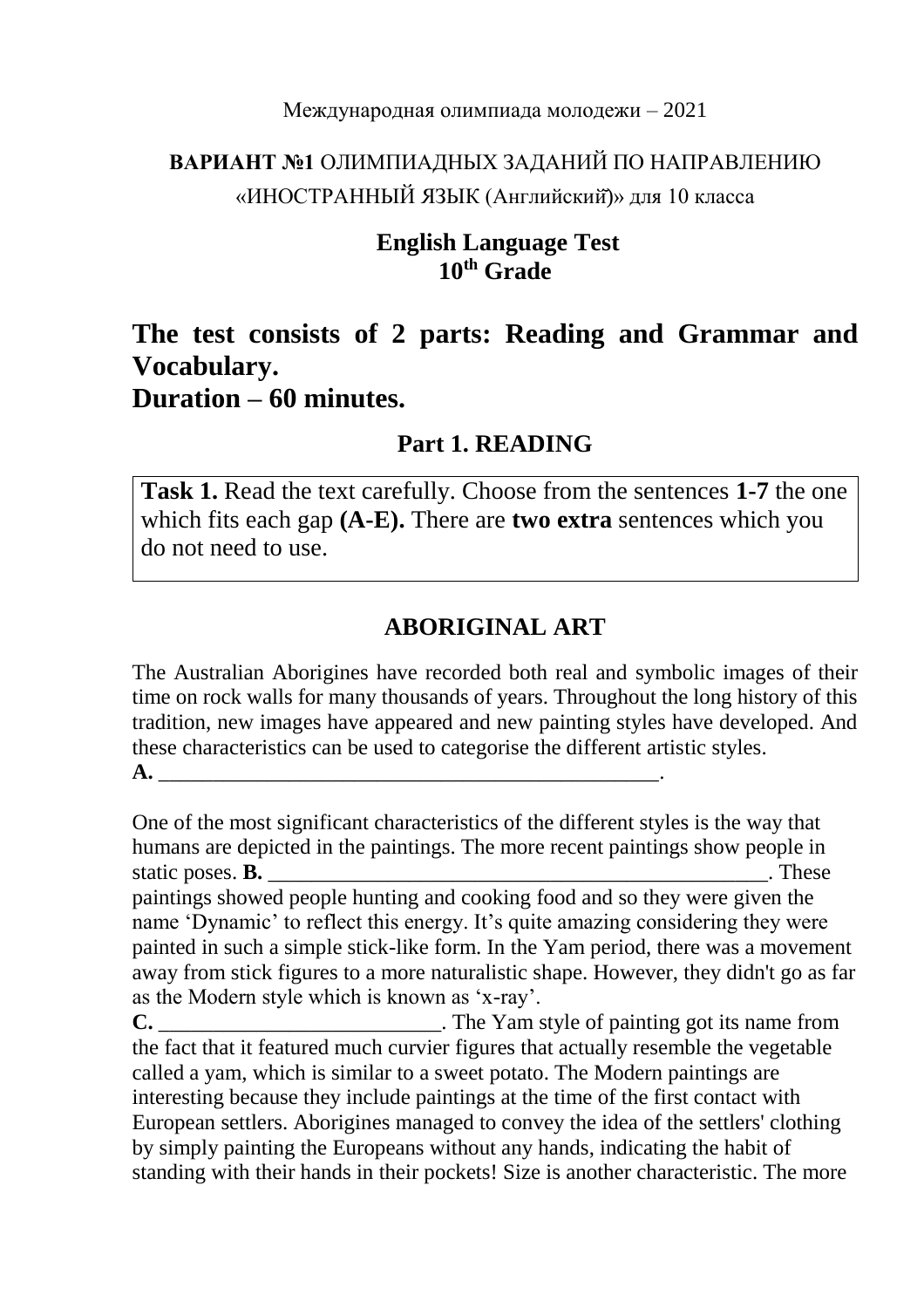recent images tend to be life-size or even larger, but the Dynamic figures are painted in miniature.

**D.** \_\_\_\_\_\_\_\_\_\_\_\_\_\_\_\_\_\_\_\_\_\_\_\_\_\_\_\_\_\_\_\_\_\_\_\_\_\_\_\_\_\_\_\_\_\_\_. For example, we know from the Dynamic paintings that over 8,000 years ago, Aborigines would have rarely eaten fish and sea levels were much lower at this time. In fact, fish didn't start to appear in paintings until the Yam period along with shells and other marine images. The paintings of the Yam tradition also suggest that, during this time, the Aborigines moved away from animals as their main food source and began including vegetables in their diet as these feature prominently. Freshwater creatures didn't appear in the paintings until the Modern period from 4,000 years ago.

So, these paintings have already taught us a lot. But one image that has always intrigued scientists is known as the 'Rainbow Serpent'. The Rainbow Serpent gets its name from its snake or serpent-like body and it first appeared in the Yam period four to six thousand years ago. Many believe it is a curious mixture of kangaroo, snake and crocodile. The Yam period coincided with the end of the last ice age. **E.** This flooded many

familiar land features and also caused a great deal of disruption to traditional patterns of life, hunting in particular. New shores were formed and totally different creatures would have washed up onto the shores. There were 107 paintings of the Rainbow Serpent studied and scientists found that the one creature that matches it most closely was the Ribboned Pipefish, which is a type of sea horse. This sea creature would have been a totally unfamiliar sight in the inland regions where the image is found and may have been the inspiration behind the early paintings.

- **1.** It actually makes a feature of the internal skeleton as well as the organs of animals and humans.
- **2.** Among these are what we call the Dynamic, Yam and Modem styles of painting.
- **3.** In Modern period they used x-ray machines to create paintings.
- **4.** This brought about tremendous change in the environment, with the sea levels rising and creeping steadily inland.
- **5.** Aboriginal rock art also records the environmental changes that occurred over thousands of years.
- **6.** But the first human images to dominate rock art paintings, over 8.000 years ago, were full of movement.
- **7.** The most recent ice age began 2.6 million years ago.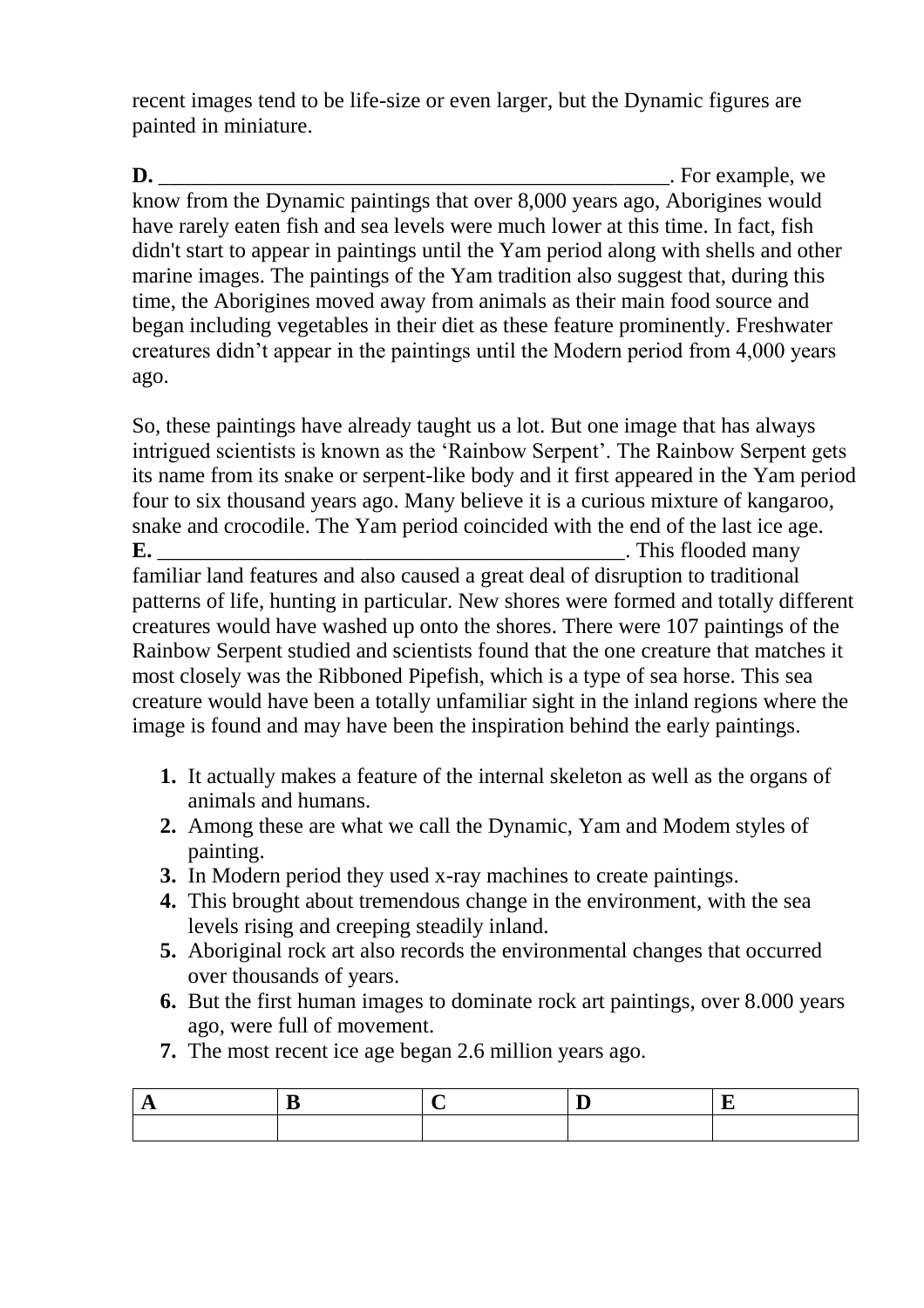**Task 2.** Read the text and decide whether the following statements **(1-5)** agree with the information given in the text. Mark them: **T (True)** if the statement agrees with the text **F (False)** if the statement does not agree with the text **NG (Not Given)** if there is no information about this in the text

- **1.** Strandings are common in areas where tides can change quickly.
- **2.** Toxins from plants and animals are commonly consumed by whales.
- **3.** In Cape Cod some humans have also been poisoned by saxitoxin that can be found in tuna.
- **4.** In 1995, pilot whales beached after eating poisonous squid. \_\_\_\_\_\_

 $\overline{\phantom{a}}$ 

**5.** There are more strandings among the most sociable species of whales.

### **MASS STRANDINGS**

American marine biologists have shared some ideas about the reasons why groups of whales and dolphins sometimes swim ashore from the sea right onto the beach and, most often, die in what are known as 'mass strandings'.

Unfortunately, this type of event is a frequent occurrence in some of the locations that people are travelling to, where sometimes the tide goes out suddenly, confusing the animals. However, there are many other theories about the causes of mass strandings.

The first is that the behaviour is linked to parasites. It's often found that stranded animals were infested with large numbers of parasites. For instance, a type of worm is commonly found in the ears of dead whales. Since marine animals rely heavily on their hearing to navigate, this type of infestation has the potential to be very harmful.

Another theory is related to toxins, or poisons. These have also been found to contribute to the death of many marine animals. Many toxins originate from plants or animals. The whale ingests these toxins in its normal feeding behaviour, but whether these poisons directly or indirectly lead to stranding and death, seems to depend upon the toxin involved.

In 1988, for example, fourteen humpback whales examined after stranding along the beaches of Cape Cod were found to have been poisoned after eating tuna that contained saxitoxin, the same toxin that can be fatal in humans.

Alternatively, it has also been suggested that some animals strand accidentally by following their prey ashore in the confusion of the chase. In 1995, David Thurston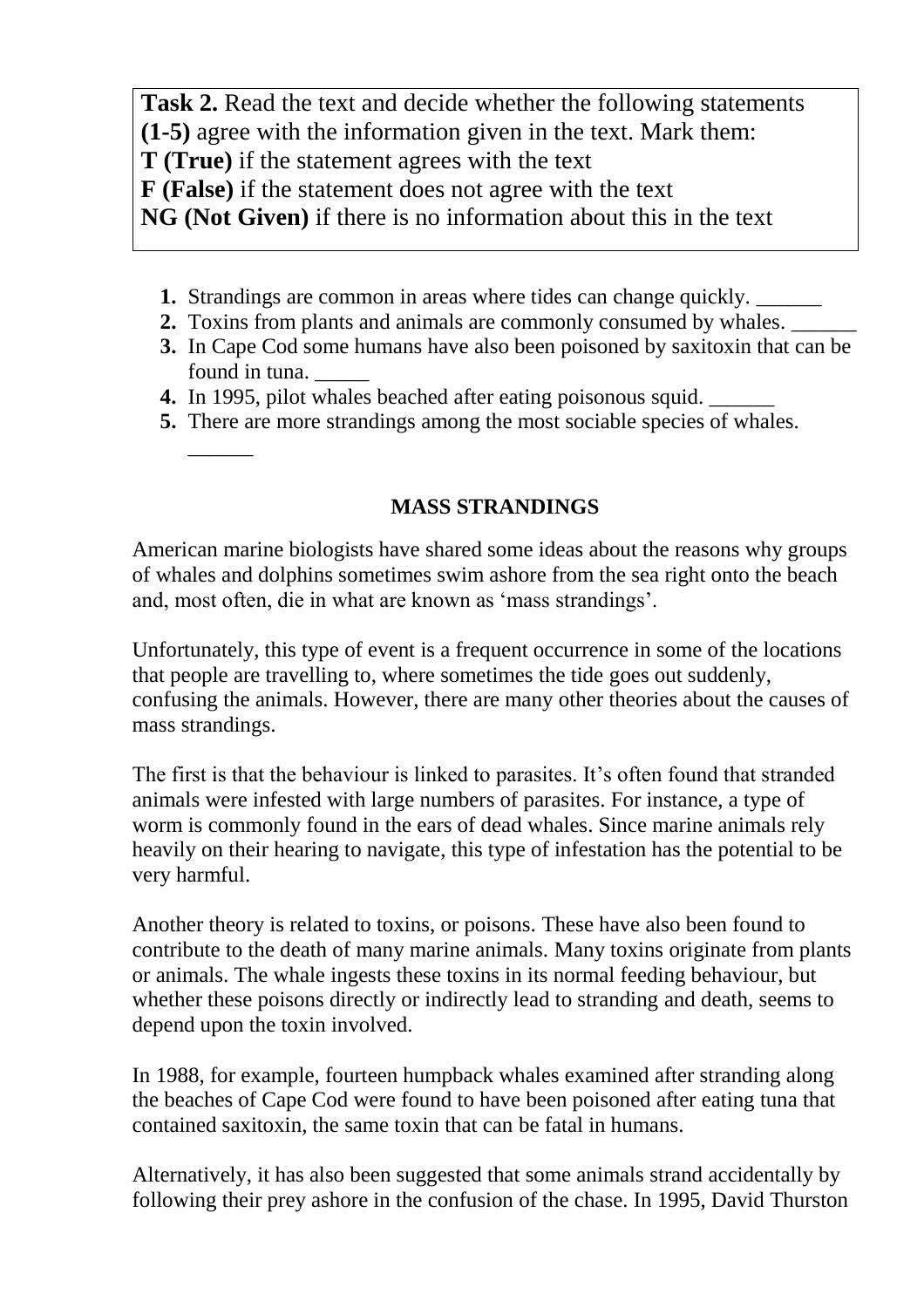monitored pilot whales that beached after following squid ashore. However, this idea does not seem to hold true for the majority of mass strandings because examination of the animals' stomach contents revealed that most had not been feeding as they stranded.

There are also some new theories which link strandings to humans. A growing concern is that loud noises in the ocean cause standings. Noises such as those caused by military exercises are of particular concern and have been pinpointed as the cause of some standings of late.

One of these, a mass stranding of whales in 2000 in the Bahamas coincided closely with experiments using a new submarine detection system. There were several factors that made this stranding stand out as different from previous standings. This led researchers to look for a new cause. For one, all the stranded animals were healthy. In addition, the animals were spread out along 38 kilometres of coast, whereas it's more common for the animals to be found in a group when mass strandings occur.

A final theory is related to group behaviour, and suggests that sea mammals cannot distinguish between sick and healthy leaders and will follow sick leaders, even to an inevitable death. This is a particularly interesting theory since the whales that are thought to be most social — the toothed whales — are the group that strand the most frequently.

The theory is also supported by evidence from a dolphin stranding in 1994. Examination of the dead animals revealed that apart from the leader all the others had been healthy at the time of their death. Without one consistent theory, however, it is very hard for us to do anything about this phenomenon except to assist animals where and when we can. Stranding networks have been established around the world to aid in rescuing animals and collecting samples from those that could not be helped.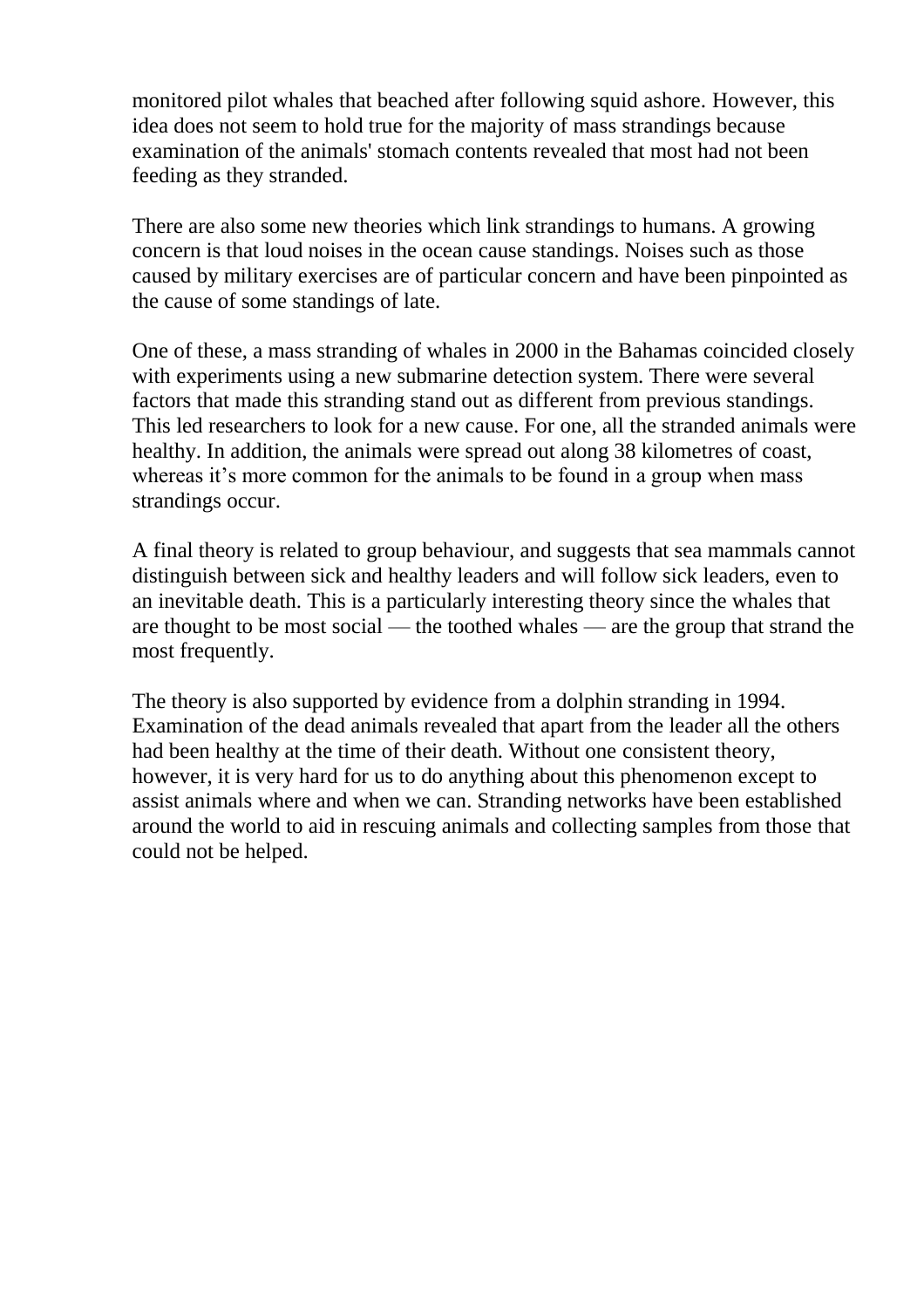# **Part 2. GRAMMAR AND VOCABULARY**

**Task 3.** Read the text below and decide which answer **A, B, C,** or **D**  best fits each gap. Choose the correct answer from the options provided.

#### **COLLECTION MADNESS**

In his new book Aron Point looks into the increasingly obsessive world of passions and collectors. He describes all sorts of people, **1.** \_\_\_\_\_\_\_\_\_\_\_\_\_\_\_\_\_\_ from a school teacher hoarding plates with poodles **2.** \_\_\_\_\_\_\_\_\_\_\_\_\_\_\_\_\_\_\_\_ a famous cartoonist who was crazy about collecting unusual things.

Born in 1893 in Los Angeles, Mike Albern was a self-taught artist, who managed to sell his first drawing when he was 12. A natural sportsman, he **3.**

\_\_\_\_\_\_\_\_\_\_\_\_\_\_\_\_\_\_\_\_\_ to make a career in rugby, but failed to achieve this after breaking his leg in his first professional game. Without allowing this interference with his other plans, he began to work as a professional cartoonist and in 1925 he started drawing cartoons featuring odd facts. Their success encouraged him to **4.** his interest in oddities.

Albern loved being a collector but **5.** acquiring anything normal, so he went on to fill his house with bizarre artefacts. He was an unusual person who **6.** \_\_\_\_\_\_\_\_\_\_\_\_\_\_\_\_\_\_\_\_\_\_ to wear bright colours; he collected cars, but never learned to drive. He never minded using recording equipment for radio broadcasts, but avoided communicating by telephone in case he risked being **7.** \_\_\_\_\_\_\_\_\_\_\_\_\_\_\_\_. He **8.** \_\_\_\_\_\_\_\_\_\_\_\_\_\_\_\_\_\_\_\_ sailing but owned many boats. In 1935, he opened his first «Odd House» intending to display his strange artefacts. He never **9.** \_\_\_\_\_\_\_\_\_\_\_\_\_\_\_\_\_\_\_\_\_\_\_\_\_\_\_ doing this, as it was so successful; there are now over 15 museums in ten countries, and tourists are encouraged to make them a travel **10.**  $\qquad \qquad$ 

| 1. A. stretching                            | <b>B.</b> swinging  | $C$ . ranging                                | <b>D.</b> spreading |
|---------------------------------------------|---------------------|----------------------------------------------|---------------------|
| <b>2. A.</b> and                            | $B. to$             | C. with                                      | D. for              |
| <b>3. A.</b> hated                          | <b>B.</b> managed   | C. longed                                    | D. could            |
| 4. A. pursue                                | <b>B.</b> stop      | $C$ . give up                                | D. haunt            |
| 5. A. felt like                             | <b>B.</b> avoided   | C. continued                                 | <b>D.</b> escaped   |
| 6. A. risked                                | <b>B.</b> resisted  | C. opposed                                   | D. dared            |
| 7. A. electrified                           |                     | <b>B.</b> electrocuted <b>C.</b> electrician | D. electric         |
| 8. A. detested                              | <b>B.</b> loved     | C. liked                                     | D. felt like        |
| <b>9. A.</b> apologized <b>B.</b> regretted |                     | C. admitted                                  | <b>D.</b> approved  |
| 10. A. feature                              | <b>B.</b> highlight | $C.$ peak                                    | D. focus            |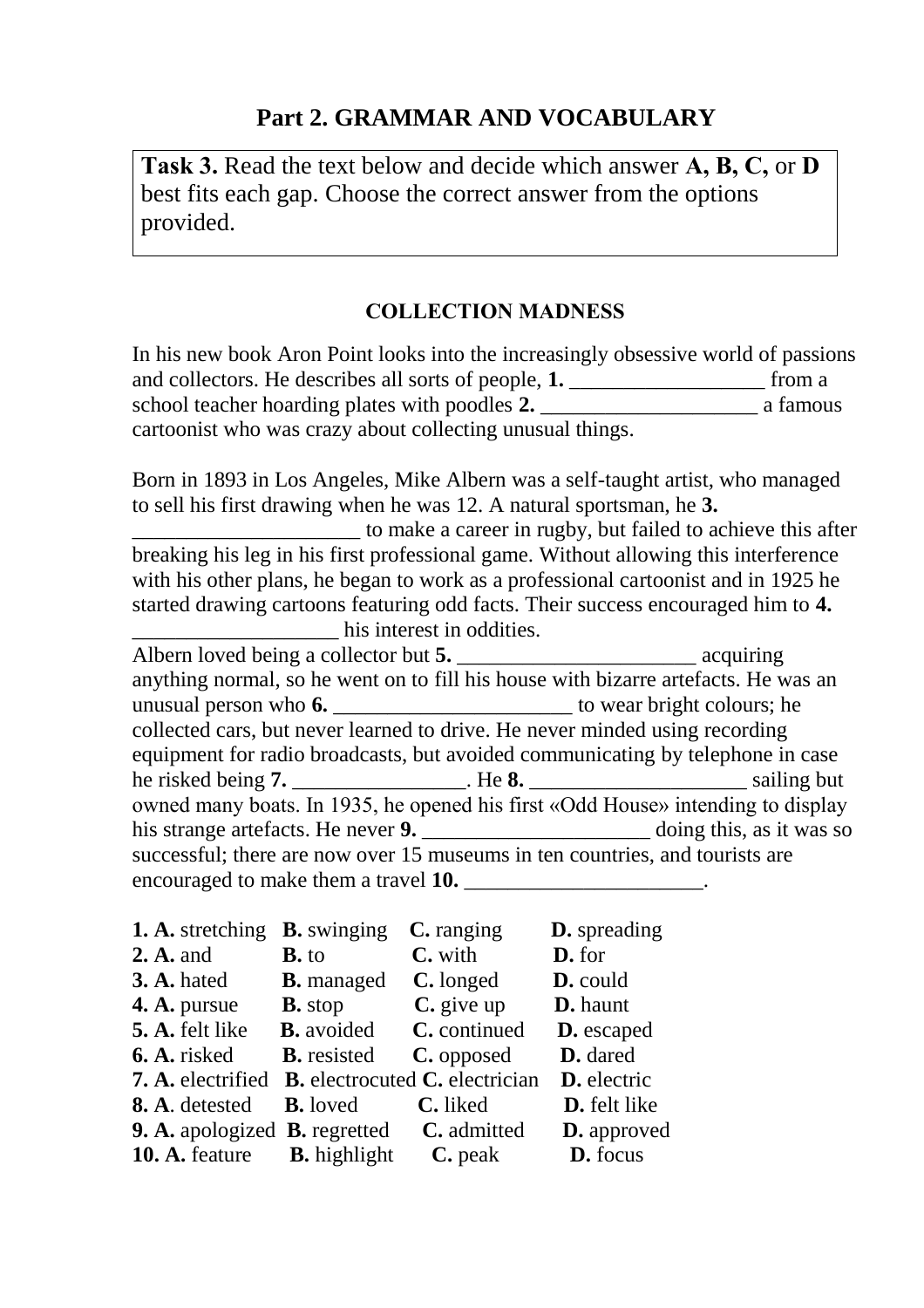| Question       | Your answer | Your answer | Your answer | Your answer |
|----------------|-------------|-------------|-------------|-------------|
|                |             |             |             |             |
|                | A           | B           | $\mathbf C$ | D           |
|                |             |             |             |             |
| $\overline{2}$ |             |             |             |             |
| 3              |             |             |             |             |
| $\overline{4}$ |             |             |             |             |
| 5              |             |             |             |             |
| 6              |             |             |             |             |
| $\mathcal{L}$  |             |             |             |             |
| 8              |             |             |             |             |
| 9              |             |             |             |             |
| 10             |             |             |             |             |

**Task 4.** Read the text below. For questions **1-10**, use the word given in capitals in brackets to form a word that fits in the gap and fill in these gaps.

### **MOB WORLD**

The use of mobile phones has now overtaken the use of 1. **(TRADITION)** landlines. While most people see the benefits of advances in mobile communication, not everyone is happy about their increasing **2. 2. (POPULAR)**. For example, some people believe that they intrude on the **3. \_\_\_\_\_\_\_\_\_\_\_\_\_\_\_ (PRIVATE)** of those who do not wish to listen to other people's conversations while travelling on public transport. However, others complain that if you have a mobile phone, bosses expect employees to be **4. \_\_\_\_\_\_\_\_\_\_\_\_\_\_\_\_ (CONTACT)** at all times of day and night. In spite of this, their widespread **5. \_\_\_\_\_\_\_\_\_\_\_\_\_\_\_\_\_\_ (AVAILABLE)** and falling cost means that not only are they **6. \_\_\_\_\_\_\_\_\_\_\_\_\_ (CONVENIENCE**), but increasingly they are seen as a fashion item. The **7. \_\_\_\_\_\_\_\_\_\_\_\_\_\_\_\_ (SOPHISTICATE)** of mobile technology has also led to functions such as **8. (PREDICTION)** text, which saves users the time and energy of putting in letters individually. In addition, a new reduced form of "text **9. (LITERATE)** has led to the creation of word forms such as 'l8r' for 'later' and 'BTW' for 'by the way'. Whatever your opinion, the mobile **10. \_\_\_\_\_\_\_\_\_\_\_\_\_\_\_\_\_\_\_ (REVOLVE)** seems to continue.

**Task 5.** For questions **1-10,** complete the second sentence so it has a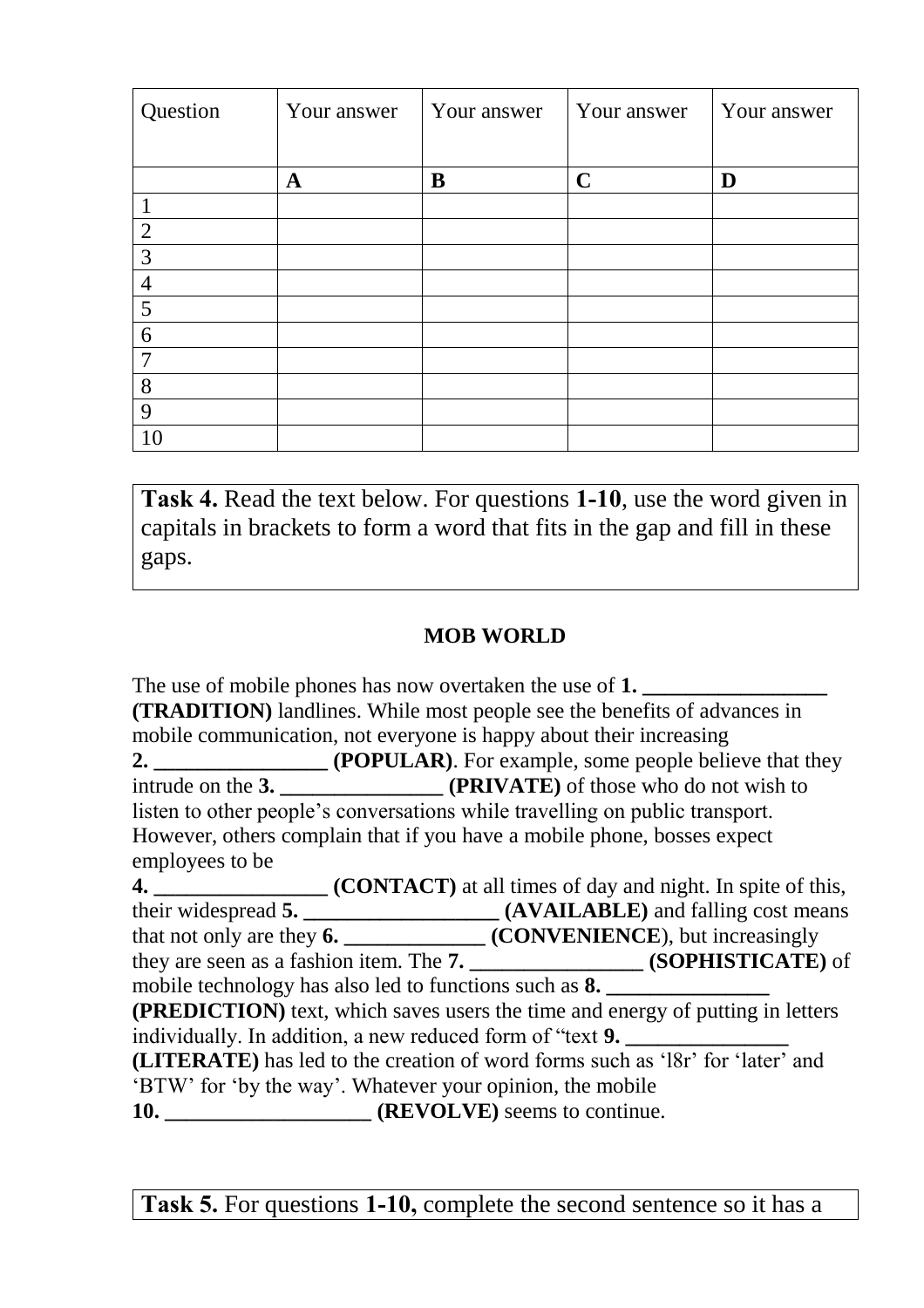similar meaning to the first sentence, using the word given. **Do not change the word given.** You must use between **two** and **five** words, including the word given.

**1.** Tony was about to leave the office when his phone rang. **POINT**  Tony was on \_\_\_\_\_\_\_\_\_\_\_\_\_\_\_\_\_\_\_\_\_\_\_\_\_the office when his phone rang. **2.** We didn't manage to set off on time, because it was raining heavily. **COULD**  $We  $\frac{1}{2}$  we  $\frac{1}{2}$  off on time, if it hadn't been raining heavily.$ **3.** My mother could not decide whether or not to go on holidays in June. **MINDS** My mother \_\_\_\_\_\_\_\_\_\_\_\_\_\_\_\_\_\_\_\_\_\_\_ whether or not to go on holidays in June. **4.** It would be better if you came today not tomorrow. **RATHER** I \_\_\_\_\_\_\_\_\_\_\_\_\_\_\_\_\_\_\_\_\_\_\_\_\_ you came today not tomorrow. **5.** It is high time you took responsibility for your actions. **FOR** It is high time \_\_\_\_\_\_\_\_\_\_\_\_\_\_\_\_\_\_\_\_\_\_ responsibility for your actions. **6.** Due to their late arrival our meeting was postponed for tomorrow. **PUT** Due to their late arrival our meeting was \_\_\_\_\_\_\_\_\_\_\_\_\_\_\_\_\_\_\_\_\_\_\_\_ for tomorrow. **7.** Do not disturb him! I am sure he is working right now. **MUST** Do not disturb him! He \_\_\_\_\_\_\_\_\_\_\_\_\_\_\_\_\_\_\_\_\_\_\_ right now. **8.** Exercising every day exhausts me. **GET** I \_\_\_\_\_\_\_\_\_\_\_\_\_\_\_\_\_\_\_\_\_ exercising every day. **9.** Why didn't you tell her the whole truth? She doesn't know what to do now. **SHOULD**  $\frac{1}{2}$  You her all the truth. She doesn't know what to do now. **10.** I have a habit of waking up early even at the weekend. **USED** I \_\_\_\_\_\_\_\_\_\_\_\_\_\_\_\_\_\_\_\_\_\_\_\_ up early even at the weekend.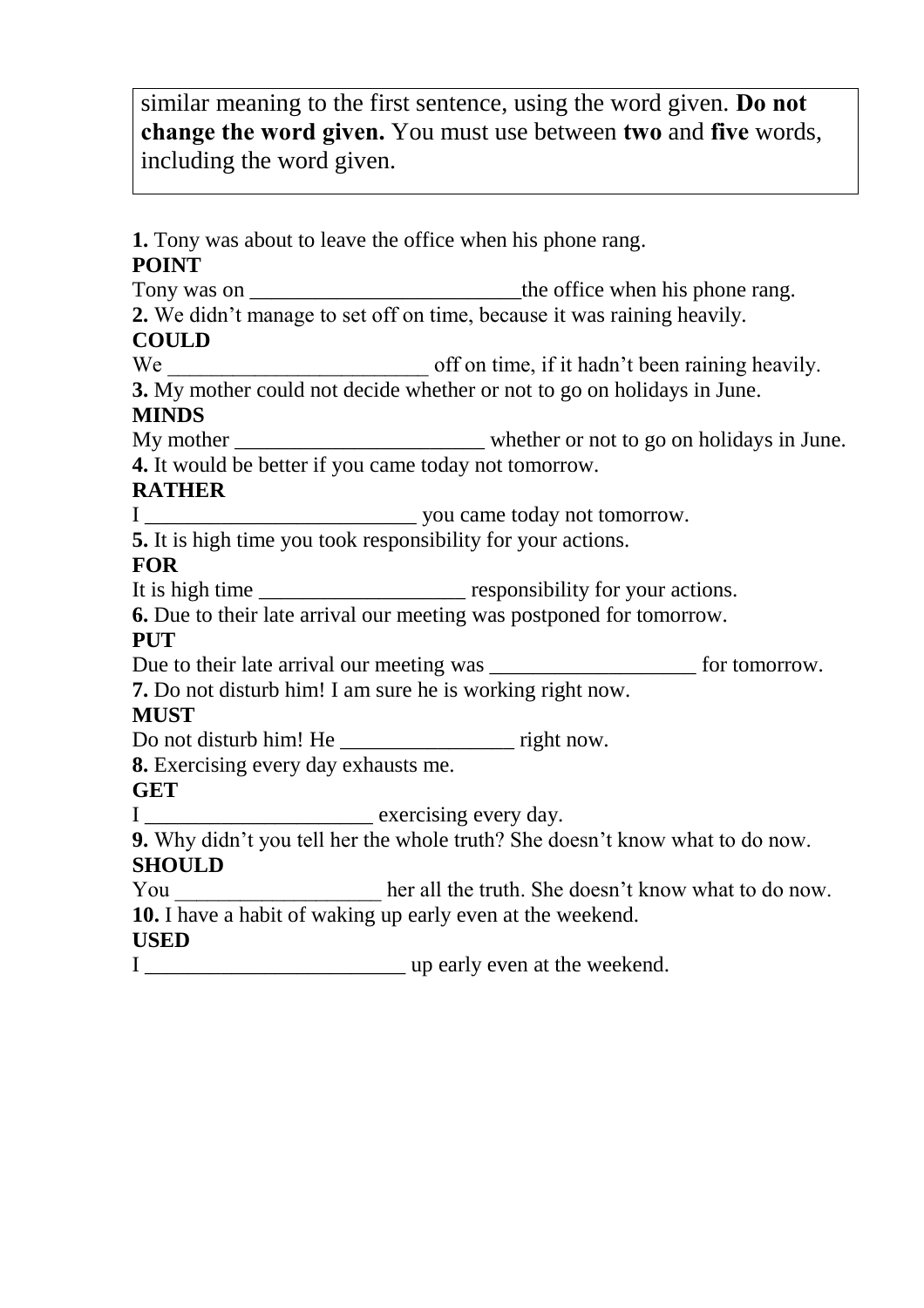# **ANSWER KEY**

## **TASK 1** *(15 points)*

### **TASK 2** *(15 points)*

- **1.** T
- **2.** T
- **3.** NG
- **4.** F
- **5.** T

### **TASK 3** *(20 points)*

- **1.** C (ranging)
- **2.** B (to)
- **3.** C (longed)
- **4.** A (pursue)
- **5.** B (avoided)
- **6.** D (dared)
- **7.** B (electrocuted)
- **8.** A (detested)
- **9.** B (regretted)
- **10.** B (highlight)

# **TASK 4** *(20 points)*

- **1.** traditional
- **2.** popularity
- **3.** privacy
- **4.** contactable
- **5.** availability
- **6.** convenient
- **7.** sophistication
- **8.** predictive
- **9.** literacy
- **10.** revolution